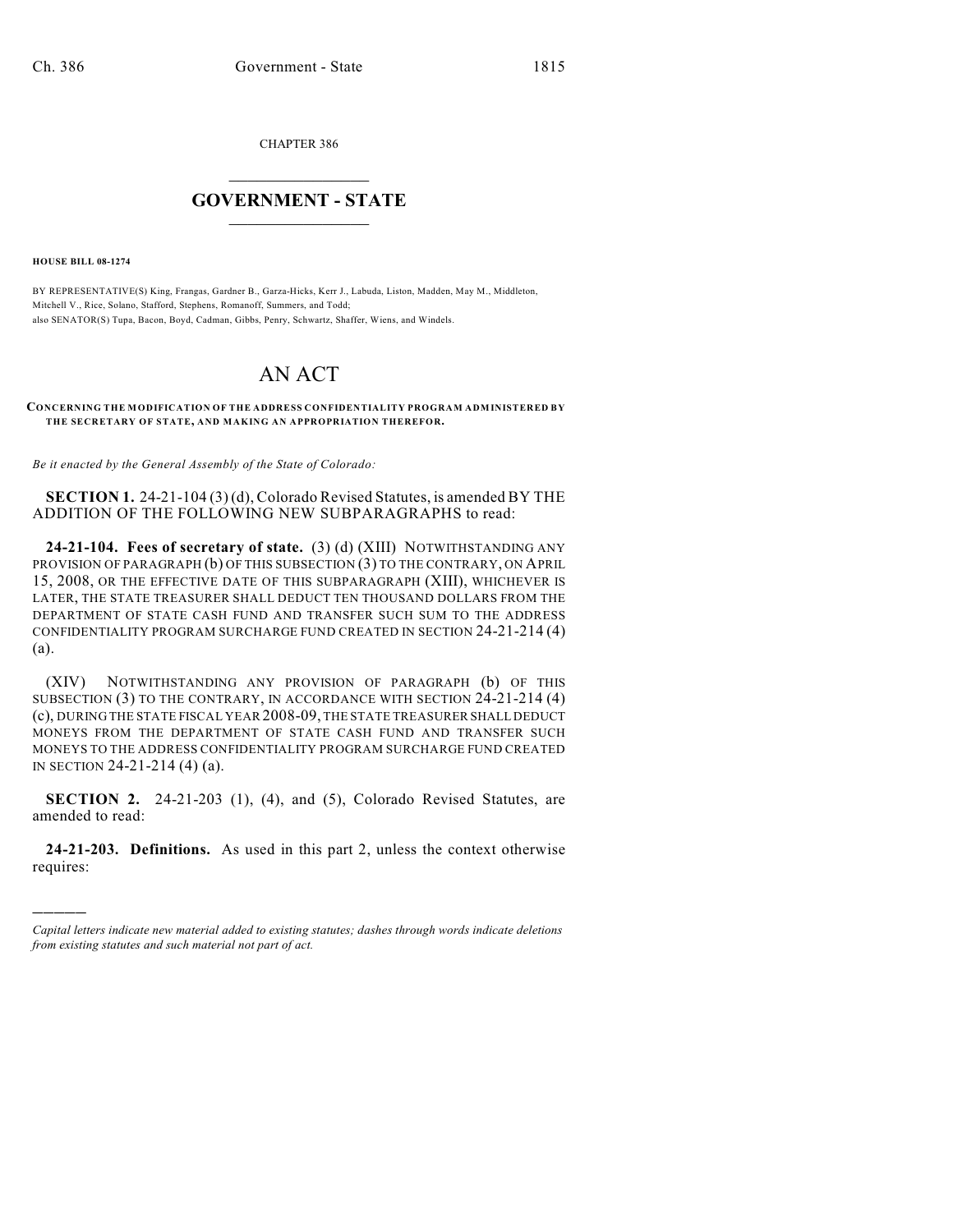(1) "Actual address" means a residential, work, or school street address as specified on the individual's application to be a program participant under this part 2, AND INCLUDES THE COUNTY AND VOTING PRECINCT NUMBER.

(4) "Application assistance center" means an agency or nonprofit organization that provides counseling, referral, shelter, or other specialized services to victims of domestic violence, a sexual offense, or stalking and that has been designated by the secretary of state pursuant to section 24-21-204 (5).

(5) "Application assistant" means a volunteer with or an employee of an application assistance center who assists PERSON DESIGNATED BY THE SECRETARY OF STATE TO ASSIST AN APPLICANT in the preparation of an application to participate in the address confidentiality program.

**SECTION 3.** 24-21-204 (2) and (5), Colorado Revised Statutes, are amended to read:

**24-21-204. Address confidentiality program - creation - substitute address - uses - service by mail - application assistance centers.** (2) The substitute address established pursuant to subsection (1) of this section shall consist of a post office box number and a fictitious street address.

(5) The secretary of state shall MAY designate application assistance centers. A volunteer or employee of an application assistance center AS AN APPLICATION ASSISTANT ANY PERSON who:

(a) Provides counseling, referral, or other services to victims of domestic violence, a sexual offense, or stalking; shall be an application assistant AND

(b) COMPLETES ANY TRAINING AND REGISTRATION PROCESS REQUIRED BY THE SECRETARY OF STATE.

**SECTION 4.** The introductory portion to 24-21-205 (1) and 24-21-205 (3) (j), Colorado Revised Statutes, are amended to read:

**24-21-205. Filing and certification of applications - authorization card.** (1) On and after July 1, 2008, or an earlier date if so designated by the secretary of state, upon the recommendation of an application assistant, an individual may deliver APPLY to the secretary of state an application to participate in the address confidentiality program. The following individuals may apply to the secretary of state to have an address designated by the secretary of state to serve as the substitute address of the individual and any individuals designated in paragraph (j) of subsection (3) of this section:

(3) The application shall be on a form prescribed by the secretary of state and shall contain all of the following:

(j) The name of a parent, spouse,  $\sigma r$  dependent child, OR OTHER FAMILY MEMBER who resides with the applicant who also needs to be a program participant in order to ensure the safety of the applicant, AND IF THE PERSON NAMED IN THE APPLICATION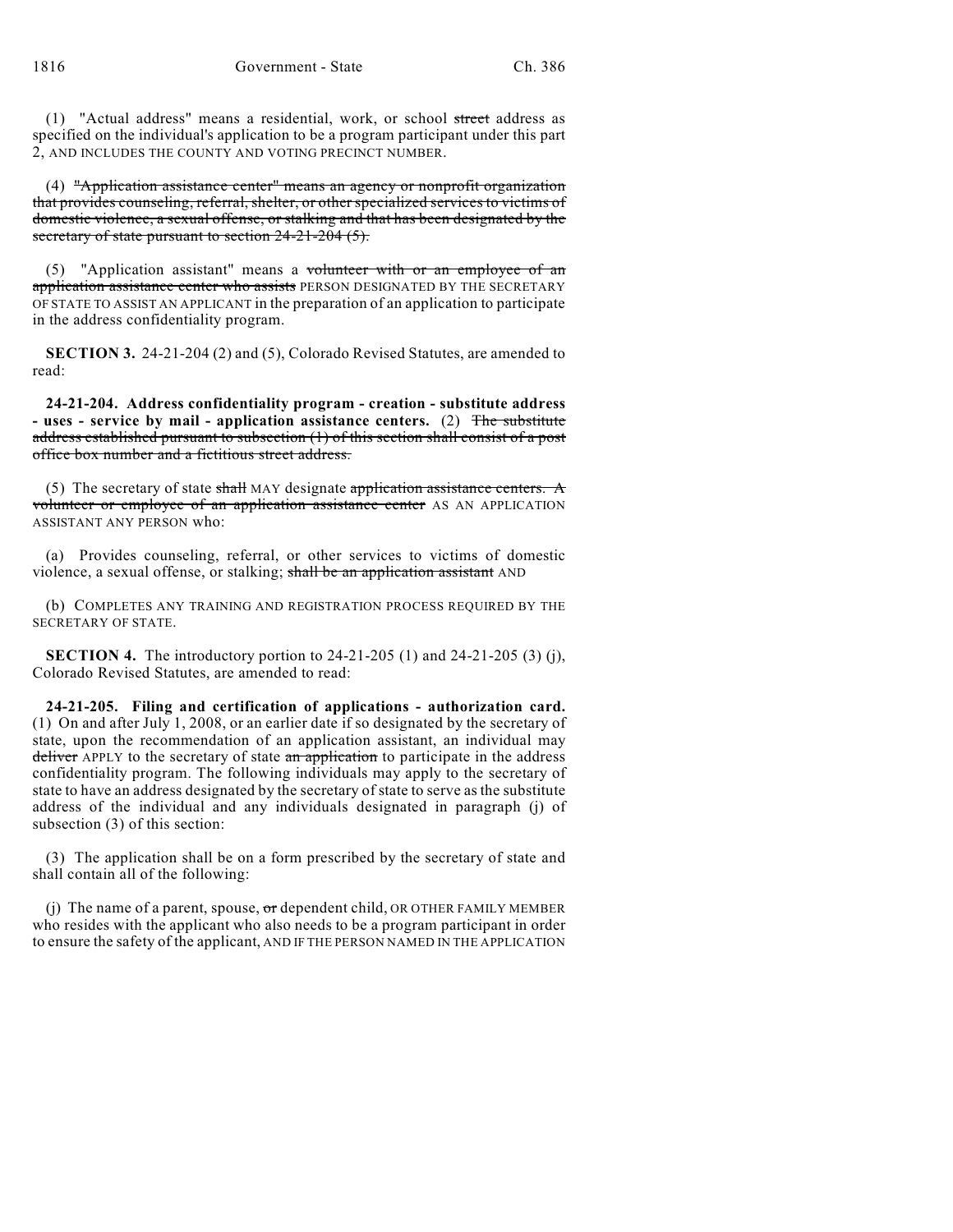IS EIGHTEEN YEARS OF AGE OR OLDER, THE CONSENT OF SUCH PERSON TO BE A PROGRAM PARTICIPANT.

**SECTION 5.** 24-21-208 (3) and (9), Colorado Revised Statutes, are amended, and the said 24-21-208 is further amended BY THE ADDITION OF A NEW SUBSECTION, to read:

**24-21-208. Address use by state or local government agencies.** (3) (a) A designated election official as defined in section 1-1-104 (8), C.R.S., shall use the actual address of a program participant for precinct designation and all official election-related purposes and shall keep the participant's ACTUAL address and precinct number confidential from the public. The election official shall use the substitute address for all correspondence and mailings placed in the United States mail. The substitute address shall not be used as an address for voter registration.

(b) Any public record for a program participant that is required to be made, maintained, or kept pursuant to sections 1-2-227 and 1-2-301, C.R.S., shall automatically be confidential in accordance with the provisions of section 24-72-204 (3.5); except that the exceptions to such confidentiality set forth in section  $24-72-204$   $(3.5)$  (c) shall not apply to a program participant. A state or local government agency's access to a program participant's voter registration shall be governed by the disclosure process set forth in section 24-21-210.

(8.5) (a) THE SUBSTITUTE ADDRESS SHALL NOT BE USED IN THE ADMINISTRATION OF ANY PUBLIC ASSISTANCE, SOCIAL SERVICES, WELFARE, OR MEDICAL ASSISTANCE PROGRAM WHERE THE ACTUAL ADDRESS AND OTHER INDIVIDUAL IDENTIFYING INFORMATION IS CONFIDENTIAL AND PROTECTED FROM PUBLIC DISCLOSURE PURSUANT TO SECTIONS 25.5-1-116 AND 26-1-114, C.R.S.

(b) THIS SUBSECTION (8.5) IS REPEALED, EFFECTIVE JULY 1, 2009.

(9) A school district shall use the actual address of a program participant, and not the substitute address, for any purpose related to student admission and shall keep the actual address confidential from the public. For purposes of any other student records created by a school district, the substitute address shall be used ACCEPT THE SUBSTITUTE ADDRESS AS THE ADDRESS OF RECORD AND SHALL VERIFY STUDENT ENROLLMENT ELIGIBILITY THROUGH THE SECRETARY OF STATE. THE SECRETARY OF STATE SHALL FACILITATE THE TRANSFER OF STUDENT RECORDS FROM ONE SCHOOL TO ANOTHER.

**SECTION 6.** 24-21-214 (4) (a) and (4) (c), Colorado Revised Statutes, are amended to read:

**24-21-214. Surcharge - collection and distribution - address confidentiality program surcharge fund - creation - definitions.** (4) (a) There is hereby created in the state treasury the address confidentiality program surcharge fund, which shall consist of moneys received by the state treasurer pursuant to this section, any moneys received pursuant to section  $24-21-204$  (3), and any gifts, grants, or donations received by the department of state for the fund pursuant to paragraph (b) of this subsection (4), AND ANY MONEYS TRANSFERRED TO THE FUND FROM THE DEPARTMENT OF STATE CASH FUND CREATED IN SECTION 24-21-104 (3) (b). The